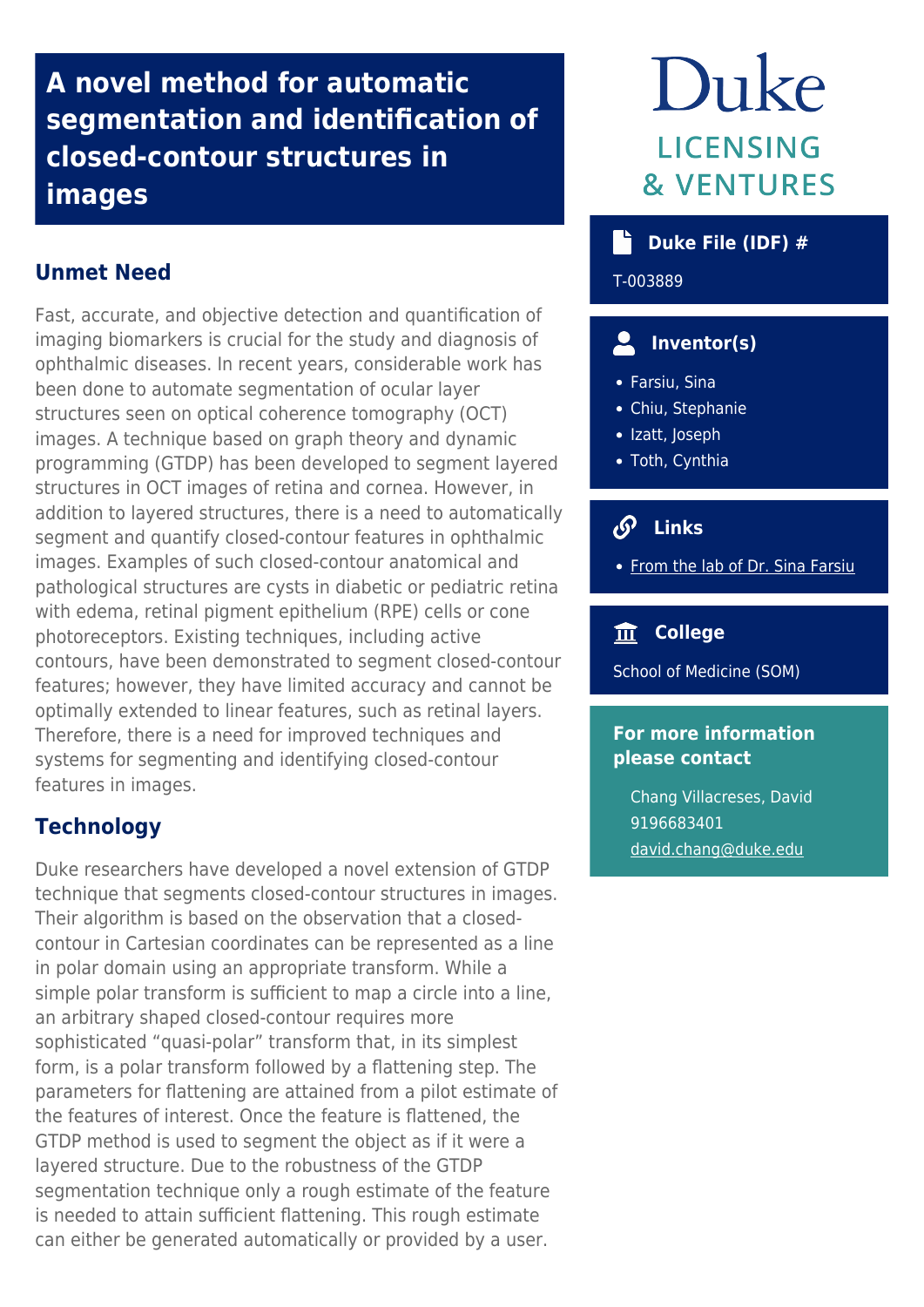Finally, the segmented feature is back-transformed into Cartesian coordinates to accurately indicate the outline of feature on the image. This method was experimentally demonstrated to automatically segment biomarker cells in confocal microscopy images of an age-related macular degeneration (AMD) in mouse model. It was also successfully implemented to segment closed-contour features for other ophthalmic features, including cysts on OCT retinal images of a premature infant or diabetic eye with macular edema.

## **Advantages**

- Will be extremely useful for imaging studies or diagnostics that use cell morphology as a biomarker for the onset and progression of disease.
- Reduces the time and manpower required for segmenting closed-contour features in ophthalmic and other imaging.
- Has been successfully tested experimentally